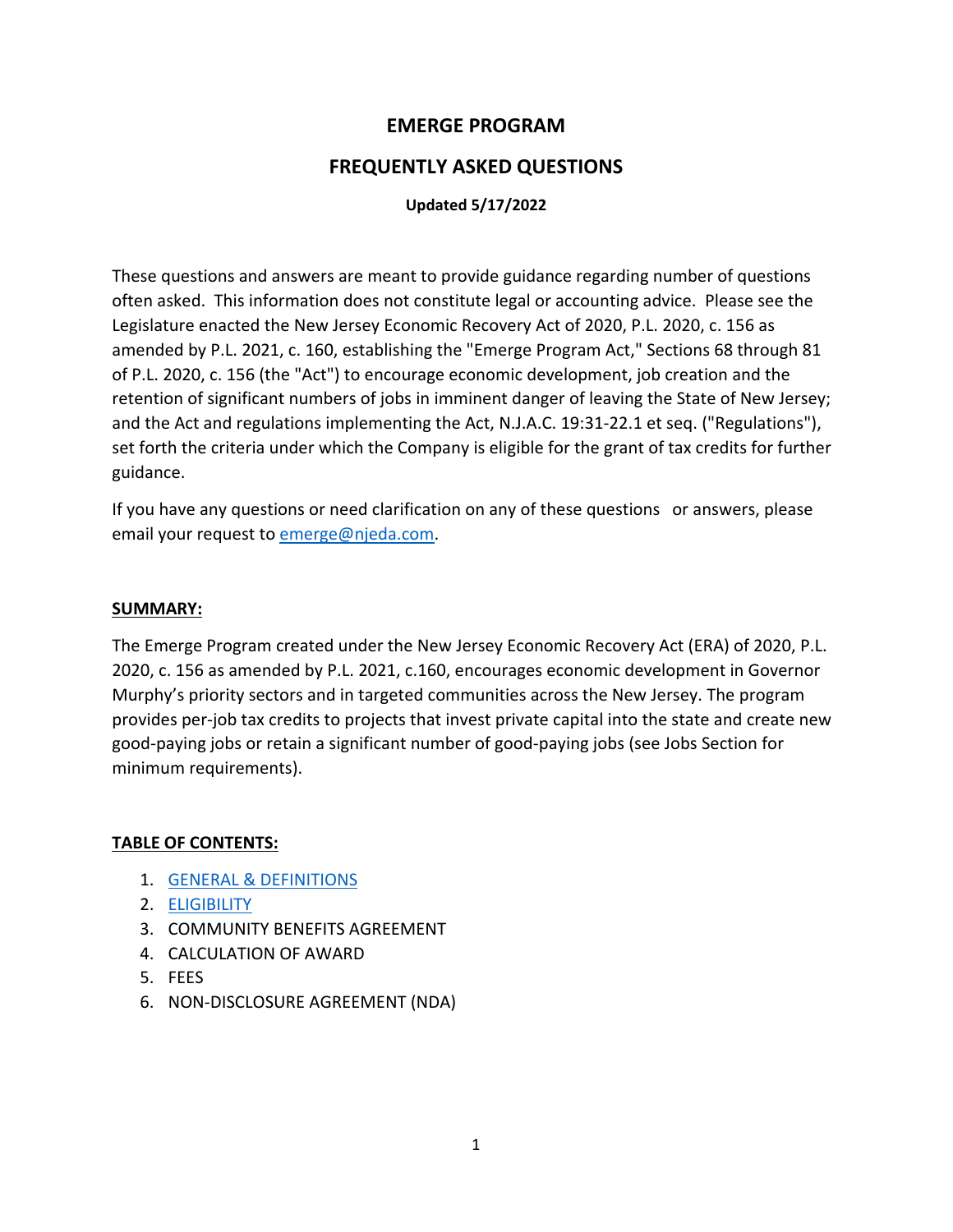#### <span id="page-1-0"></span>**SECTION 1 - GENERAL & DEFINITIONS**

#### **Q: What is the Emerge Program?**

**A:** The Emerge Program is a job-based tax credit program which was established under the New Jersey Economic Recovery Act of 2020, P.L. 2020, c.156 to encourage economic development, targeting the Governor's priority sectors through job creation and the retention of significant number of jobs in New Jersey versus an out of state alternative location. It provides tax credits per job, per year, for up to 7 years to incentivize companies to invest in projects that create new high-quality jobs in targeted areas within New Jersey.

#### **Q: When could I apply online for the Emerge Program?**

**A:** You could apply today at [www.njeda.com/emerge.](https://forms.business.nj.gov/emerge/) The Emerge program has been accepting applications since June 2021. Any business interested in applying to the Emerge program must first submit a pre-application on their project. This pre-application will allow the NJEDA to conduct an early analysis of your project and determine whether it fits the scope of the Emerge program. If there is a good fit, the Emerge program team will set up a pre-application meeting with the applicant before granting access via an online link to the full application.

### **Q: When does the Emerge Program expire?**

**A.** Applications must be submitted prior to March 1, 2027

### **Q: What is the best way to reach out to a NJEDA Emerge team member to learn more?**

**A:** The Authority has created multiple ways of reaching out to the Emerge team: You could fill out the **Expression of Interest** form [here.](https://www.njeda.com/emerge-expression-of-interest-form/) Or you could email us directly at [emerge@njeda.com](mailto:emerge@njeda.com) and we will have a team member reach out to you. Our staff aims to respond to all inquiries within 5 business days or less.

### **Q: Is the Emerge Tax Credit program an "As-of-Right" program?**

**A:** No, this program is not an "as-of-right" program. The Emerge Program requires a company to provide proof and demonstrate that the tax credit is a "material factor" in the decision of the project to locate in New Jersey. The Authority will use a Material Factor risk rating model as to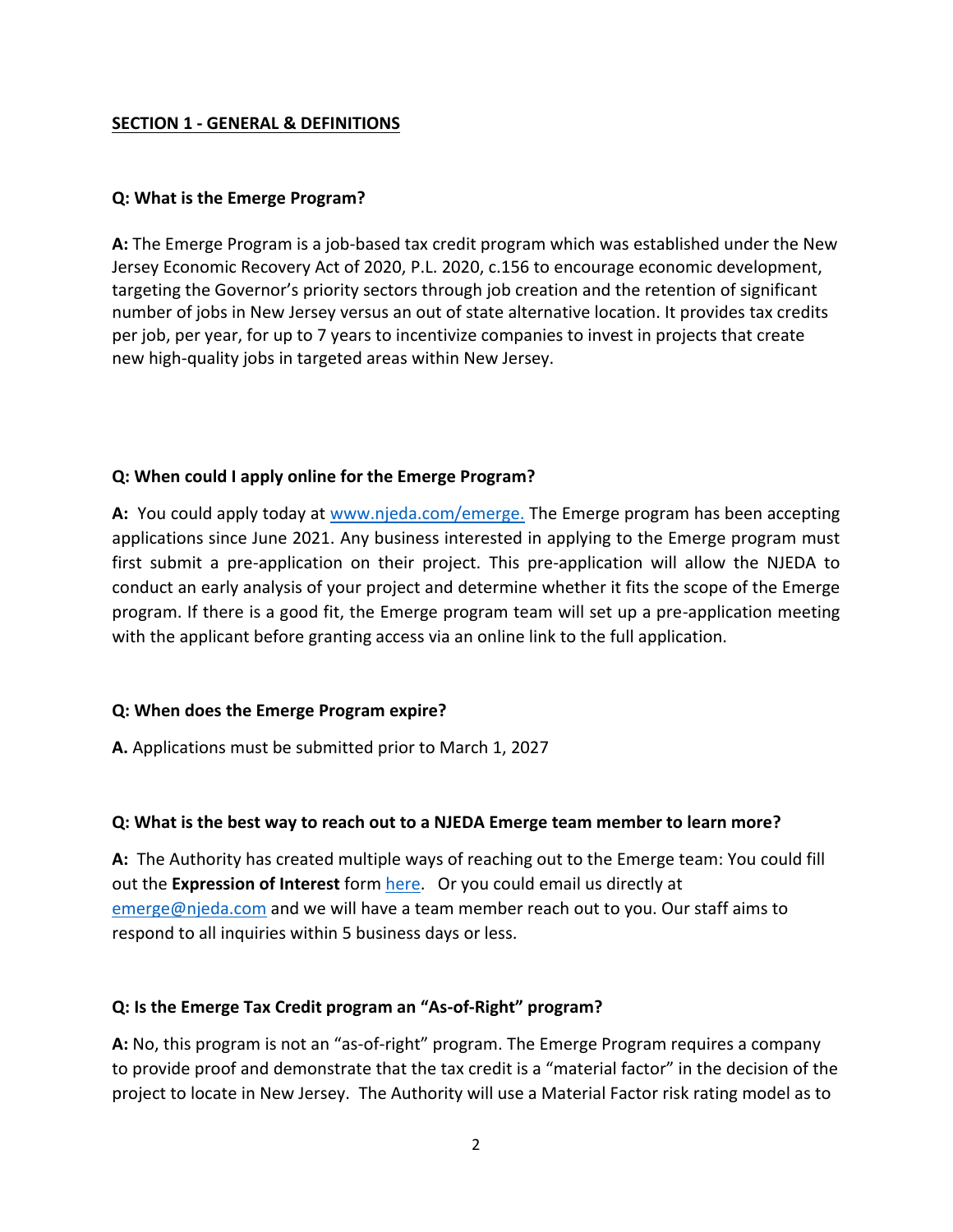ascertain the degree of due diligence on the applicant's claims regarding the material factor of the Emerge incentive. The goal of the model, which is explained in detail in [Appendix D,](https://1e7pr71cey5c3ol2neoaoz31-wpengine.netdna-ssl.com/wp-content/uploads/2021/05/Appx-D-Material-Factor-Considerations-2.pdf) is to determine whether there are reasons that this company would do this project in New Jersey without an incentive. The authority will conduct an **economic analysis across alternative site(s)** to confirm the award is a material factor using a **Cost Comparison Analysis,** where the applicant provides 3<sup>rd</sup> party documented proof or industry standards for costs.

### **Q: What are the requirements to be eligible for the Emerge Program?**

#### **A: To be eligible for Emerge support, a project must:**

- Create a minimum of net new full-time jobs and/or minimum number of retained fulltime jobs. For projects that are only new full-time jobs, a company must create at least 35 new full-time jobs. For projects that are in a targeted industry (please see full list of targeted industries [here,](https://1e7pr71cey5c3ol2neoaoz31-wpengine.netdna-ssl.com/wp-content/uploads/2021/05/Appendix-C-Targeted-Industries-Definitions.pdf) the minimum is 25 new full-time jobs. For companies that are considered Small businesses (businesses that are in a targeted industry and has a total workforce less than 100 full-time equivalent employees and must achieve a 25 percent growth of their workforce with new full-time jobs within the eligibility period). [\(see](#page-10-0)  [Small Business section for additional information\)](#page-10-0)
- Be located in a qualified incentive area (please use our mapping tool found [here](https://njeda.maps.arcgis.com/apps/webappviewer/index.html?id=8fed69ed4a664ec6b76f2a6ab633444c) to determine incentive location).
- Meet the minimum capital investment requirements:
	- $\circ$  For the rehabilitation, improvement, fit-out, or retrofit of an existing industrial, warehousing, logistics, or research and development portion of the premises for continued similar use by the business, a minimum investment of **\$20 per square foot of gross leasable area**;
	- $\circ$  For the new construction of an industrial, warehousing, logistics, or research and development portion of the premises for use by the business, a minimum investment of **\$60 per square foot of gross leasable area**;
	- $\circ$  For the rehabilitation, improvement, fit-out, or retrofit of existing portion of the premises that does not qualify pursuant to subparagraph 1 or 2 of this paragraph, a minimum investment of **\$40 per square foot of gross leasable area**;
	- $\circ$  For the new construction of a portion of the premises that does not qualify pursuant to subparagraph 1 or 2 of this paragraph, a minimum investment of **\$120 per square foot of gross leasable area**;
	- $\circ$  A company could provide funds to make up the capital investment requirement into the Recovery Infrastructure Fund, which would benefit local communities. The Recovery Infrastructure Fund was created to provide capital investment alternative to a company, that would benefit local communities when a company needs to meet the minimum capital investment requirements of the Emerge program. In the event the business invests less than the capital investment amount required, the business could donate the uninvested balance to the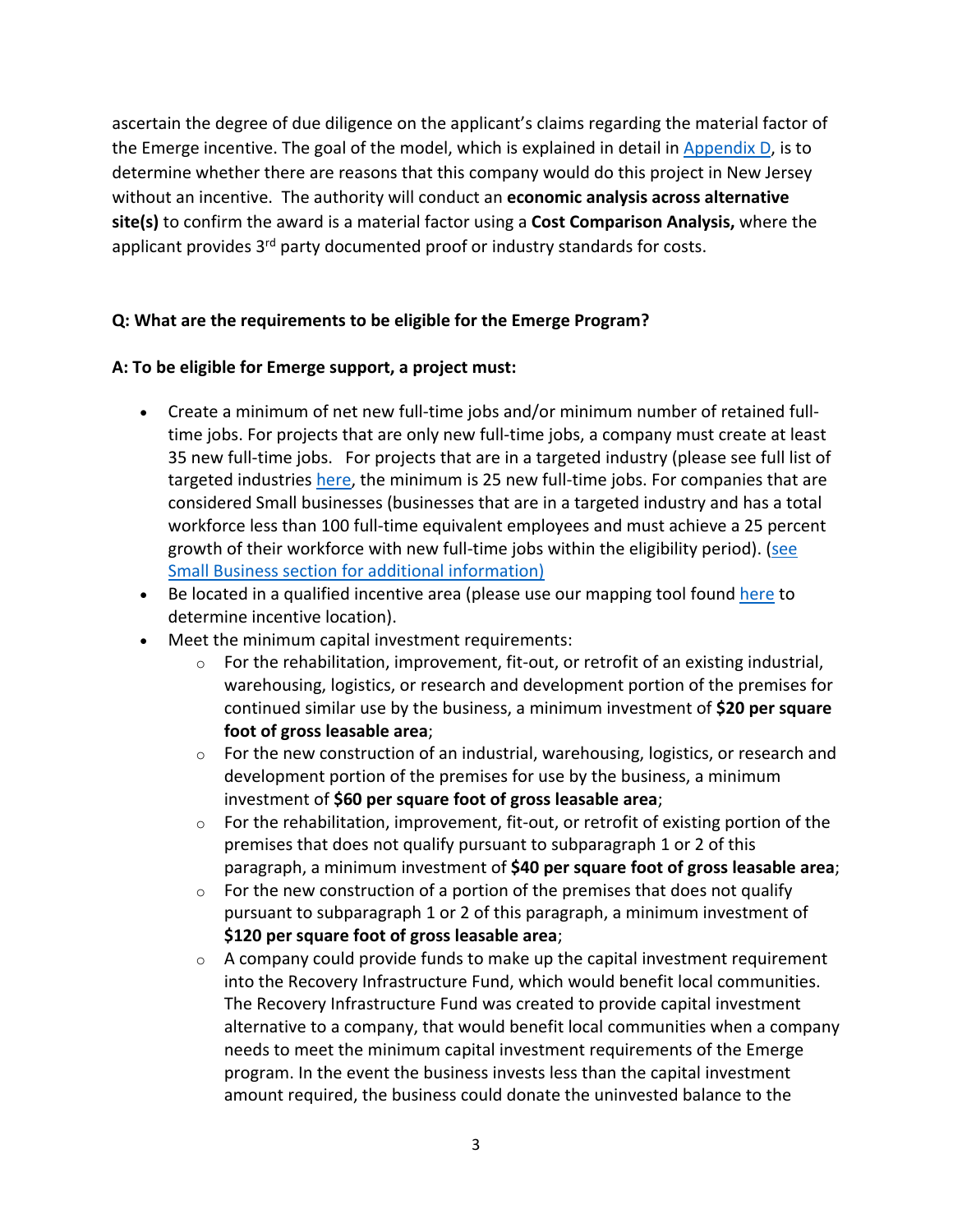infrastructure fund. NJEDA will not allow the funds donated to the Recovery Infrastructure Fund to count towards the net benefit test or the cost benefit analysis.

- Yield a net positive economic benefit to the State of at least 400 percent of the requested tax credit. Projects in certain target areas and mega projects are subject to a lower net positive economic benefit threshold. See [Appendix B:](https://1e7pr71cey5c3ol2neoaoz31-wpengine.netdna-ssl.com/wp-content/uploads/2021/05/Appx-B-Net-Benefit-Analysis.pdf) Net Benefit Analysis for further details on the methodology and calculations.
	- o For projects that are located in:
		- **Government Restricted Municipalities** (Atlantic City, Paterson, Trenton) and Mega Project, the net positive benefit to the State must be at least **200%**
		- In **Distressed Municipalities or Enhanced Areas**, the net positive benefit to the State must be at least **300%**
		- In **Employment/Investment Corridors, Qualified Opportunity Zones and all "Other Eligible**" locations the net positive benefit to the State must be at least **400%**
- Ensure that at least 80 percent of incented employees' work time is spent in New Jersey and not less than 80 percent of the withholdings of new or retained full-time jobs are subject to the New Jersey Gross Income Tax Act N.J S A. 54A:1-1 et seq.
- Ensure the Qualified Business Facility can accommodate more than 50 percent of the business's new and retained full-time employees.
- Commit to stay in the State for 1.5 times the eligibility period (rounded up). Note the eligibility period can range from 1 to 7 years as determined by the applicant at the time of application. Eligibility period is the number of years a company chooses to receive an award for. The eligibility period starts once an EDA Board approved project certifies in the first tax period in which the Authority accepts certification of the eligible business that it has met the capital investment, employment, and other eligibility requirements of the program for the respective project, or the respective project phase, pursuant to N.J.A.C. 19:31-22.9(d), and extending thereafter for a term of not more than seven years. Commitment period is the number of years a company must commit to staying in the State which is 1.5 times the eligibility period or greater if the company chose to extend up to 20 years.
- Demonstrate that the award of the tax credit is a "material factor" in the decision to create or retain at least the minimum number of full-time jobs. Applicants must demonstrate that they are considering a single and specific viable out-of-state location as compared to a specific NJ site. The NJEDA will review detailed financial information about the project to verify the award of tax credits is a "material factor" in the business's decision to create or retain jobs in New Jersey. The authority will also use the Material Factor risk rating model as to ascertain the degree of due diligence on the applicant's claims regarding the material factor of the Emerge incentive (additional details can be found [here.](https://1e7pr71cey5c3ol2neoaoz31-wpengine.netdna-ssl.com/wp-content/uploads/2021/05/Appx-D-Material-Factor-Considerations-2.pdf)
- Ensure the project median salary is a minimum of 70% of the county median wages
- Offer Health benefits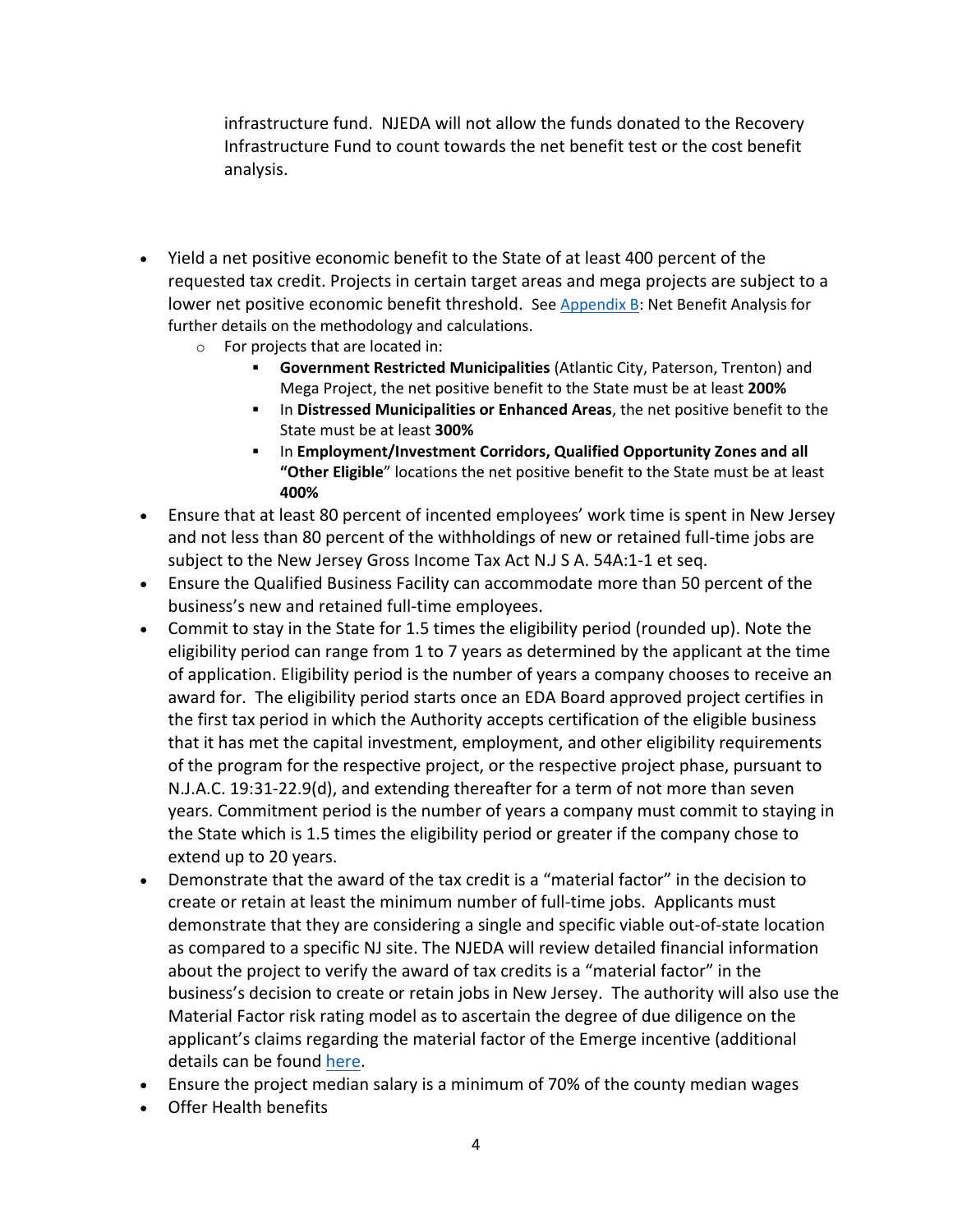#### **DEFINITIONS**

The definitions below may not include the entire definition for the terms as are provided in the Emerge program rules. Please refer to N.J.A.C. 19:31-22.2 for complete definitions of the terms below.

#### **Q: What is "Aviation district"?**

**A:** "Aviation district" means all areas within the boundaries of the Atlantic City International Airport, established pursuant to section 24 of P.L.1991, c.252 (C.27:25A-24), and the Federal Aviation Administration William J. Hughes Technical Center and the area within a one-mile radius of the outermost boundary of the Atlantic City International Airport and the Federal Aviation Administration William J. Hughes Technical Center.

#### **Q: What does "Board" refer to?**

**A:** "Board" means the Board of the New Jersey Economic Development Authority, established by section 4 of P.L.1974, c.80 21 (C.34:1B-4).

### **Q: What does "building services" mean?**

**A:** "Building services" means any cleaning or routine building maintenance work, including but not limited to sweeping, vacuuming, floor cleaning, cleaning of rest rooms, collecting refuse or trash, window cleaning, securing, patrolling, or other work in connection with the care or securing of an existing building, including services typically provided by a door-attendant or concierge. "Building services" shall not include any skilled maintenance work, professional services, or other public work for which a contractor is required to pay the "prevailing wage" as defined in section 2 of P.L.1963, c.150 (C.34:11-56.26).

#### **Q: What does Capital Investment mean for the Emerge program?**

**A:** "Capital investment" means expenses that a business or an affiliate of the business incurs, or is incurred on behalf of the business or affiliate by its landlord, following its submission of an application to the authority pursuant to section 72 of P.L.2020, 7 c.156 (C.34:1B-340), but prior to the project completion date, as shall be defined in the project agreement, for: a. site preparation and construction, repair, renovation, improvement, equipping, or furnishing on real property or of a building, structure, facility, or improvement to real property; b. obtaining and installing furnishings and machinery, apparatus, or equipment, including but not limited to material goods subject to bonus depreciation under sections 168 and 179 of the federal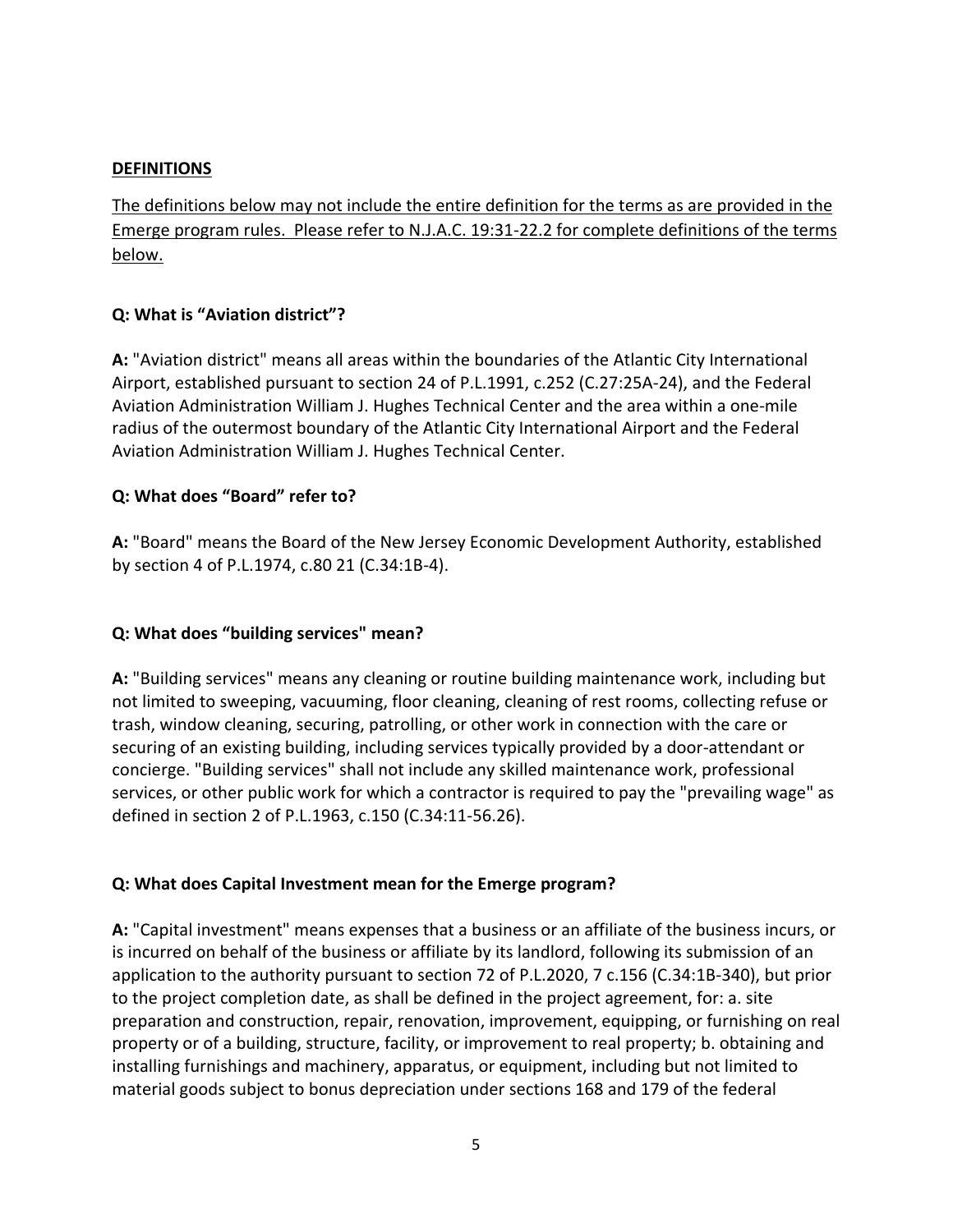Internal Revenue Code (26 15 U.S.C. ss.168 and 179), for the operation of a business on real property or in a building, structure, facility, or improvement to real property; or any combination of the foregoing.

### **Q: What is a Commitment period?**

**A:** Commitment period is a period of 1.5 times the eligibility period specified in the project agreement rounded up, that a business must maintain the project at a location in New Jersey with at least the minimum number of full-time jobs, salaries, and withholdings required by the rules at N.J.A.C. 19:31-22.14(a)(b) and (c). For example, if you selected seven years for your eligibility period, your commitment period will be seven multiplied by 1.5, which equals 10.5 years, rounded up to 11 years. Applicants can elect to extend their commitment period beyond the minimum to increase their calculated net positive economic benefit to the State (for example, to meet minimum program requirements or to potentially increase award size). Commitment periods can be extended up to a maximum of 20 years if an applicant provides evidence, such as a lease, to the NJEDA that it intends to keep the project in the State for a longer period of time). A business electing a period of extended commitment and failing to maintain the project through the expiration of that extended commitment period shall be obligated to repay a proportion of the incremental benefits received on account of having extended the commitment period.

## **Q: What does Industrial premises or industrial space mean?**

**A:** "Industrial premises" or "industrial space" means premises or space in which at least 51 percent of the square footage will be or has been used for the assembling, processing, manufacturing, or any combination thereof, of finished or partially finished products from materials or fabricated parts, including, but not limited to, factories or as a warehouse if the business uses the warehouse as part of the chain of distribution for products assembled, processed, manufactured, or any combination thereof, by the business at the qualified business facility; for the breaking or demolishing of finished or partially finished products; or for the production of oil or gas or the generation or transformation of electricity.

### **Q: What does Industrial use mean?**

**A:** "Industrial use" means assembling, processing, manufacturing, or any combination thereof, of finished or partially finished products from materials or fabricated parts; the breaking or demolishing of finished or partially finished products; or the production of oil or gas or the generation or transformation of electricity. "Industrial use" includes farming purposes as that term is defined under 26 U.S.C. s.6420(c)(3)(A), undertaken in an industrial space.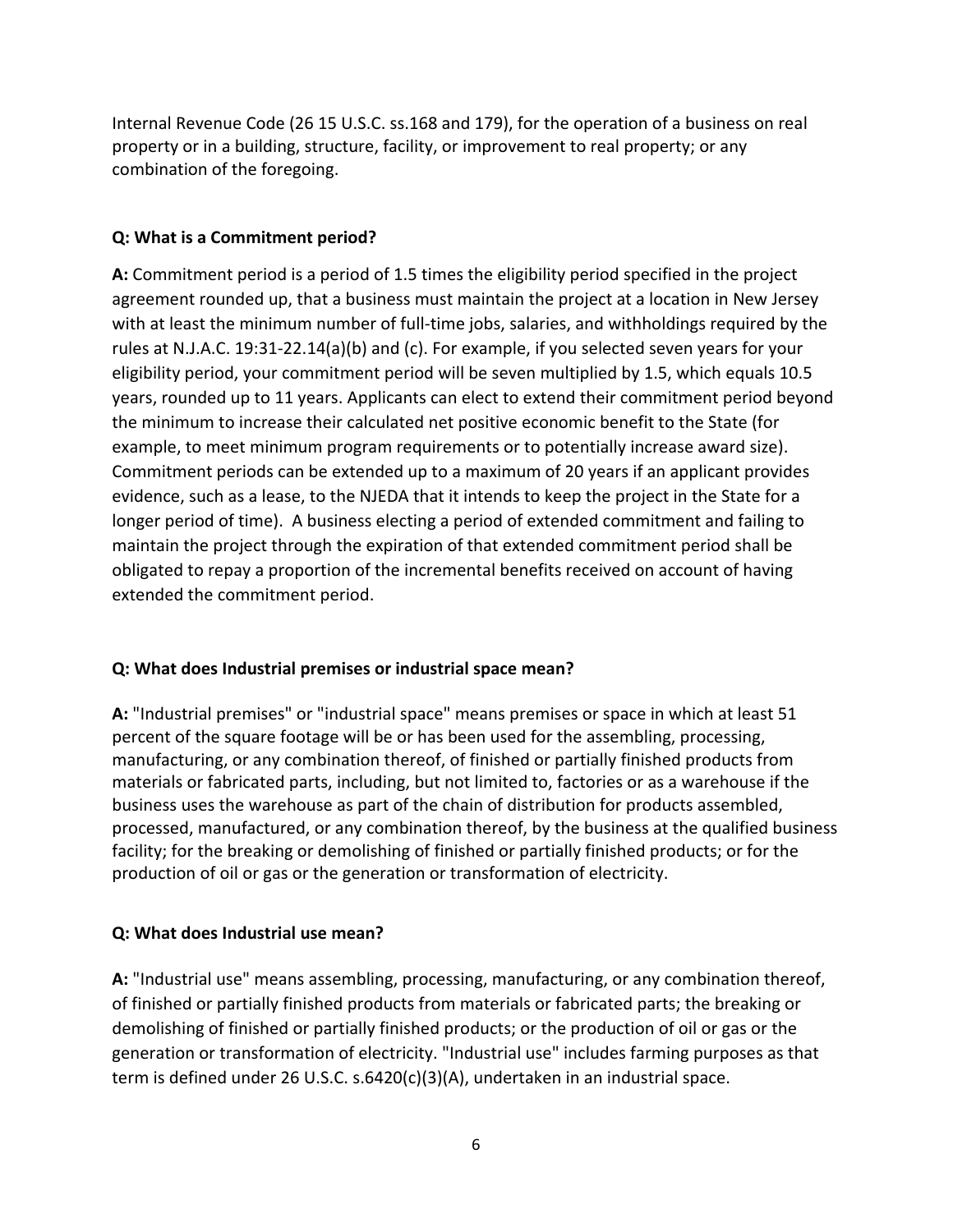### **Q: What is the purpose of an Infrastructure Fund which is also referred to as Recovery Infrastructure Fund?**

**A:** The Recovery Infrastructure Fund was created to provide capital investment alternative to a company, that would benefit local communities when a company needs to meet the minimum capital investment requirements of the Emerge program. In the event the business invests less than the capital investment amount required, the business could donate the uninvested balance to the infrastructure fund. NJEDA will not allow the funds donated to the Recovery Infrastructure Fund to count towards the net benefit test or the cost benefit analysis.

### **Q: What is considered a Mega Project?**

**A:** A Mega Project must meet **all** the following requirements in addition to the Emerge program eligibility requirements:

- 500 or more new full-time jobs
- Has at least \$50,000,000 of eligible capital investment
- A project in a targeted industry and
- Must be an industry leader by catalyzing a new sub-industry or industry cluster within the State or making an industry leading investment in a new technology or high-growth sub-industry level

### **Q: What is a Qualified business facility?**

**A:** A building, structure, and/or complex of buildings, used in connection with the operation of a business identified for the Emerge tax credit program, that is not engaged in final point of sale retail business at that location (except for qualifying "tourism destination projects" located in certain portions of Atlantic City).

#### **Q: What is a qualified incentive area?**

**A:** As a part of eligibility for the Emerge program, a project must be located in a qualified eligible incentive location, which are defined as a Government-restricted municipality, enhanced area, distressed municipality, employment/investment corridor, qualified opportunity zone, and other eligible areas. The Authority has developed a custom mapping tool to provide more clarity to potential applicants as to which of the aforementioned eligible incentive locations the proposed project falls within. These designated zones can be found [here.](https://njeda.maps.arcgis.com/apps/webappviewer/index.html?id=8fed69ed4a664ec6b76f2a6ab633444c)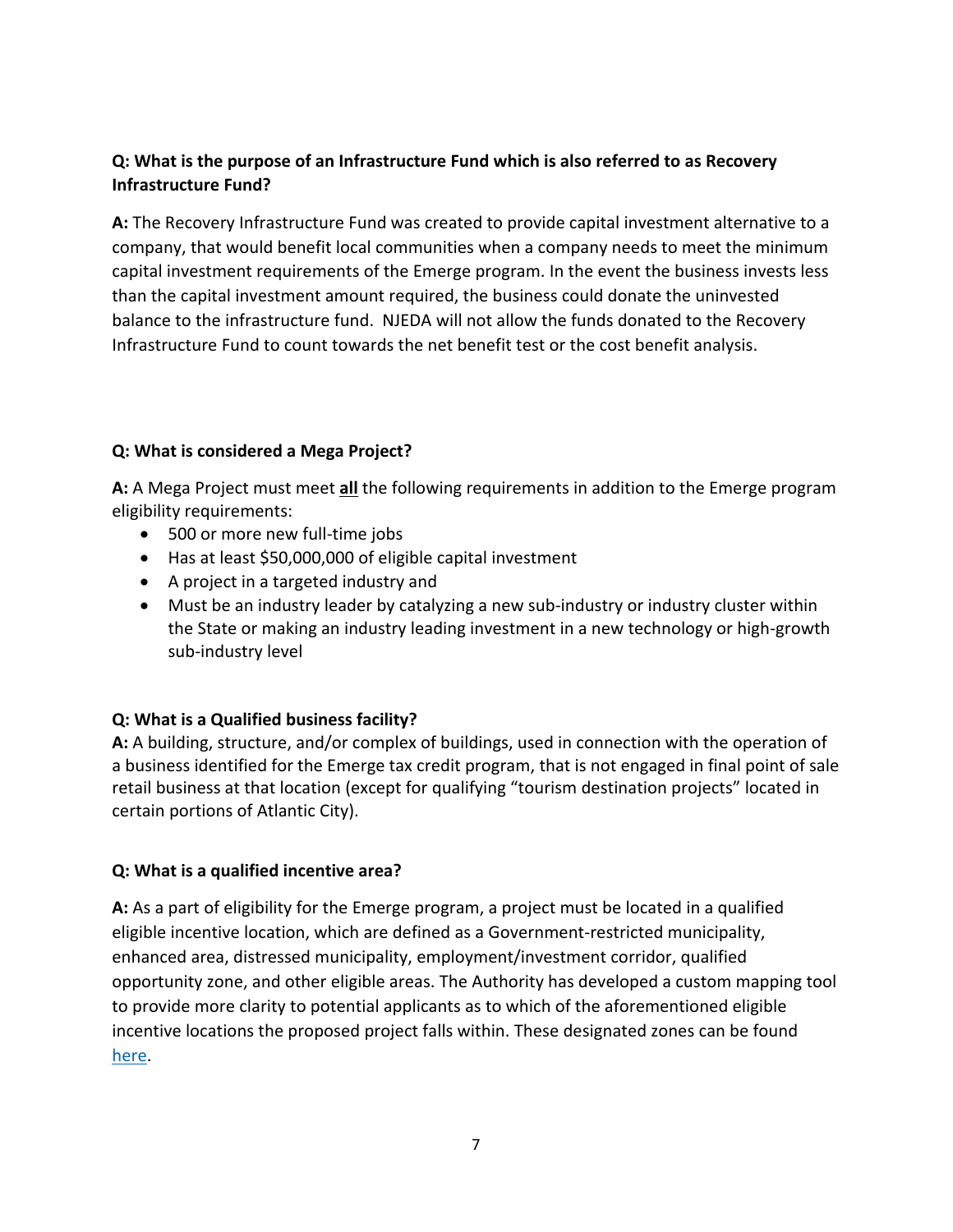#### **Q: What is an Affiliate?**

**A:** An entity that directly or indirectly controls, is under common control with, or is controlled by, the business. Control exists in all cases in which the entity is a member of a controlled group of corporations, as defined pursuant to section 1563 of the Internal Revenue Code of 1986 (26 U.S.C. § 1563), or the entity is an organization in a group of organizations under common control, as defined pursuant to subsection (c) of section 414 of the Internal Revenue Code of 1986 (26 U.S.C. § 414). NJEDA will consider the applicant /affiliate relationship in the Emerge program application relative to contributing financing, capital investment and/or jobs.

### **Q: What does retained full-time job mean?**

**A:** "Retained full-time job" means an eligible position that currently exists in New Jersey and is filled by a full-time employee.

## **Q: What does "at-risk retained full-time" job mean?**

**A:** "At risk, retained full-time job" means an eligible position that currently exists in New Jersey and is filled by a full-time employee but which, because of a potential relocation by the business is at risk of being lost to another state or country.

### **Q: What are the Targeted Industries?**

**A:** "Targeted industry" means any industry identified from time to time by the authority which shall initially include advanced transportation and logistics, advanced manufacturing, aviation, autonomous vehicle and zero-emission vehicle research or development, clean energy, life sciences, hemp processing, information and high technology, finance and insurance, professional services, film and digital media, non-retail food and beverage businesses including food innovation, and other innovative industries that disrupt current technologies or business models. A full list and definitions can be found on www.njeda.com/emerge.

### <span id="page-7-0"></span>**Section 2 - Eligibility**

## **Q: Do I have to pay my employees minimum wage to be eligible for the program and bonuses?**

A: To be considered for bonuses under the program, a company must pay their employees at least \$15/hr. or 120 percent of the existing minimum wage fixed under N.J.S.A. 34:11-56a4. This includes but is not limited to bonuses. In addition, the company must pay at least 70% of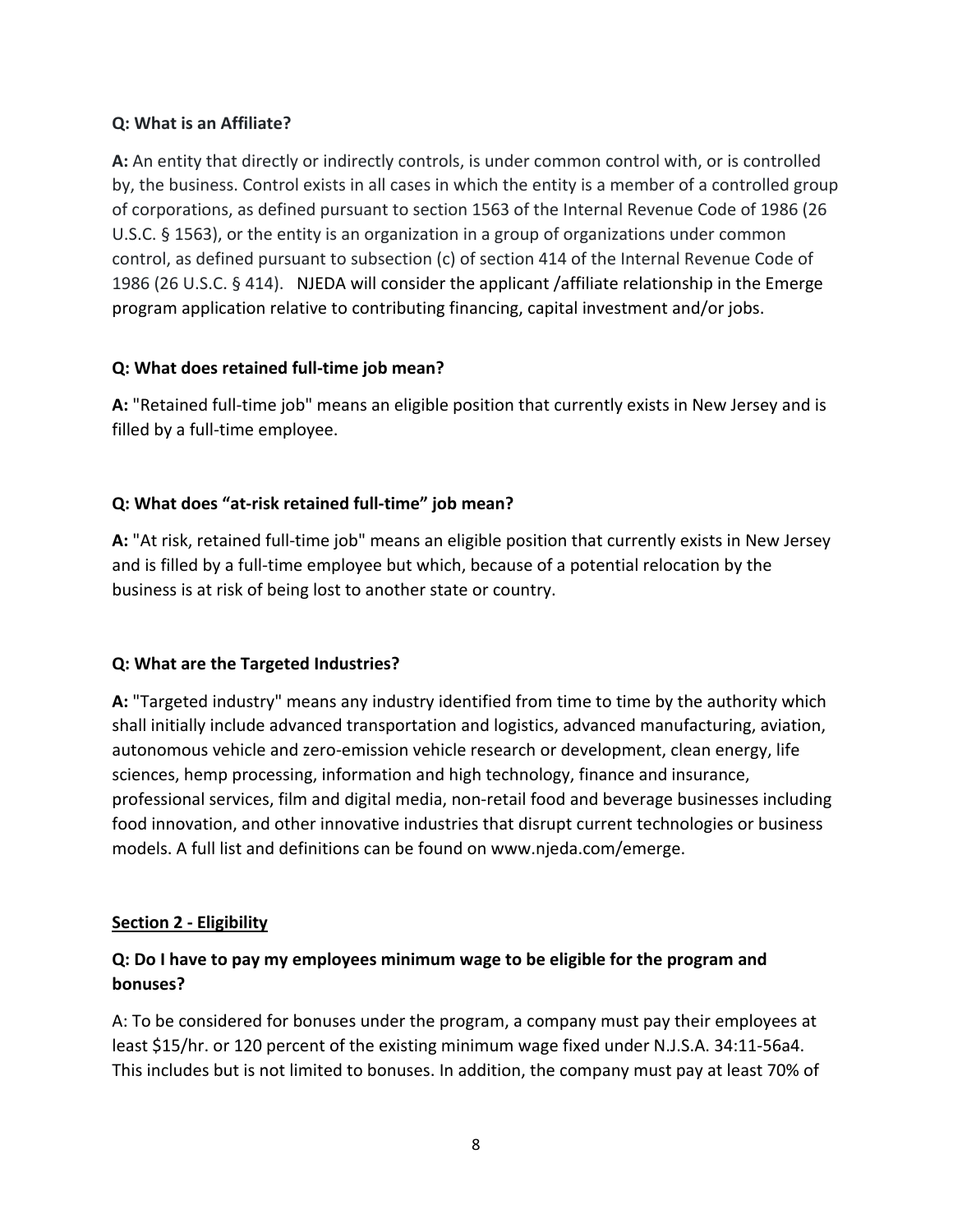the County median salary for their employees based on the county location of the Qualified Business Facility.

### **Q: Are retained full-time jobs awarded the same as new full-time jobs?**

A: No, retained full-time job are to be awarded tax credits of 50 percent of the value of tax credits for new full-time job. Only projects that meet the minimum requirement of retained atrisk jobs are eligible to have retained jobs incentivized. See job requirements on [www.njeda.com/emerge](http://www.njeda.com/emerge) to determine the number of minimum retained jobs based on location and project.

### **Q: Are there any minimum county median salary requirements for the Emerge Program?**

**A:** Yes, if the proposed project is expected to create or retain jobs with median salaries that are below the existing median salary within a county (or within a municipality for projects located in government-restricted municipalities), the total per-job, per year awards will be reduced by the percentage equal to the differential between the two median wage values. The Authority will not make any tax credit awards for jobs that have a proposed project median wage below 70 percent of the existing county (or government-restricted municipality) median wage. The existing county median wage information can be found on the Emerge Mapping Tool at www.njeda.com/emerge.

## **Q: Do all my employees have to work in the qualified business facility to be eligible for the incentive?**

**A:** All incentive employees do not need work out of the qualified business facility, but the Company has to ensure the Qualified Business Facility can accommodate more than 50 percent of its new and retained full-time employees, ensure that at least 80 percent of incented employees' work time is spent in New Jersey and that not less than 80 percent of the withholdings of new or retained full-time jobs are subject to the New Jersey Gross Income Tax Act N.J.S.A. 54A:1-1 et seq. Incentive employees that are not at the Qualified Business Facility the majority of their work time would be awarded at the lowest base award of \$500 and would not be eligible for any specific location based bonuses such as, but not limited to, LEED bonus, excess of capital investment bonus for industrial or R&D and other site or location base bonuses.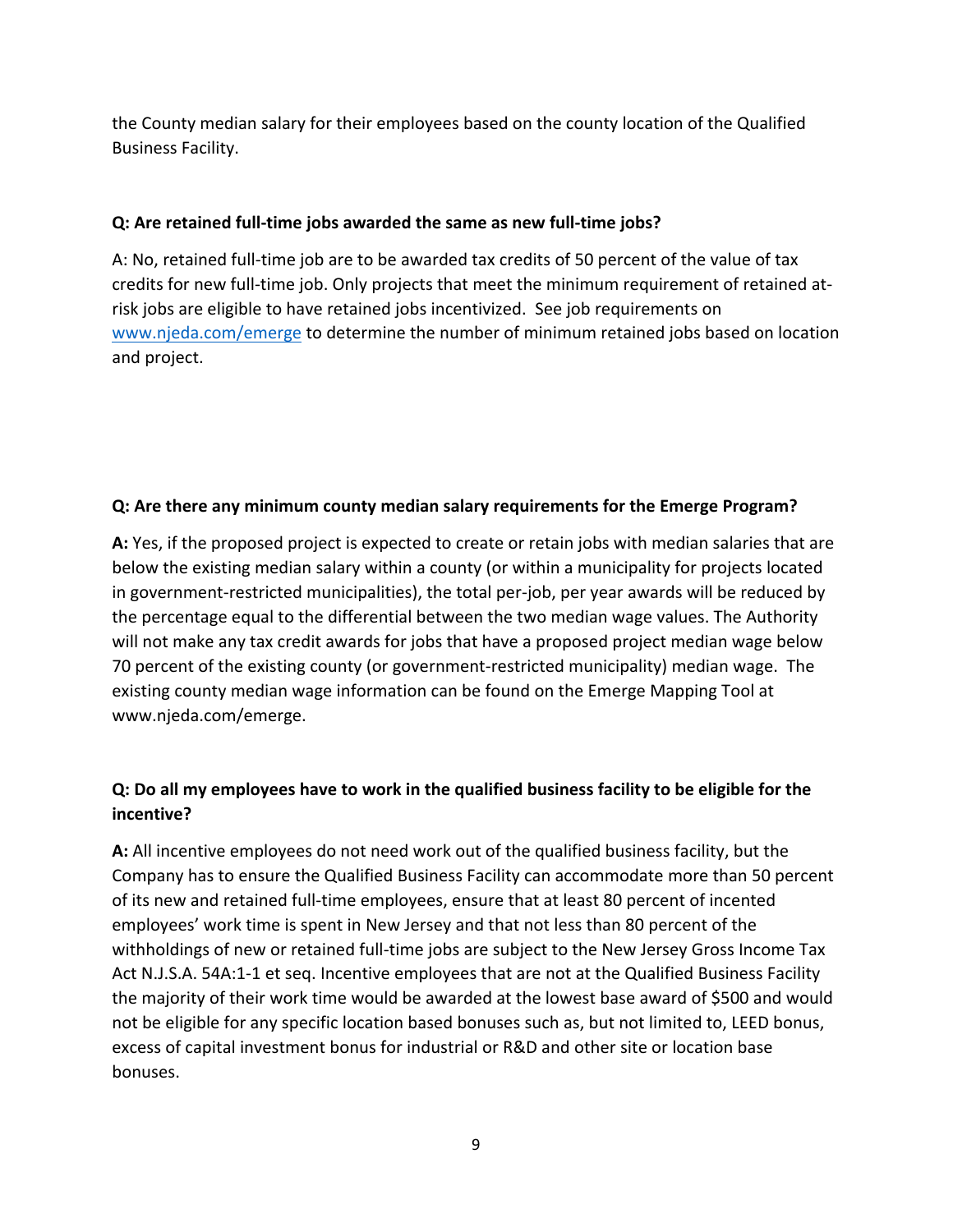## **Q: Do professional employer organization (PEO) employees count as eligible full-time employees as defined by Emerge?**

**A:** Yes, they do. A, "Full-time employee" means a person who is employed by a professional employer organization pursuant to an employee leasing agreement between the business and the professional employer organization, pursuant to P.L.2001,c.260 (C.34:8-67 et seq.) for at least 35 hours a week, or who renders any other standard of service generally accepted by custom or practice as full-time employment, and whose wages are subject to withholding as provided in the "New Jersey Gross Income Tax Act," N.J.S.54A:1-1 et seq." And they are offered health benefits. All professional employer organization (PEO) should be approved by the State Labor department. See NJ Labor Department's website for a list of approved professional employer organization (PEO).

### **Q: Do I need an alternative state location to qualify for the Emerge program?**

**A:** Yes, the Emerge program requires that tax credits must be a material factor in the business's decision to locate the project in the State. NJEDA must conduct an economic analysis across alternative sites to confirm the award is a material factor (Cost Comparison Analysis). All proposed costs must be validated with third party documentation.

### **Q: How do I know if my business qualifies as a targeted industry?**

**A:** Targeted industries and examples as defined by Emerge can be found on Appendix C – Emerge Board Memo - ["Targeted Industries".](https://1e7pr71cey5c3ol2neoaoz31-wpengine.netdna-ssl.com/wp-content/uploads/2021/05/Appendix-C-Targeted-Industries-Definitions.pdf) There are three ways to be classified in a targeted industry:

1) Applicant's project is part of a targeted industry as defined by the rules.

2) Applicant's core business is defined to be in a targeted industry.

3) Applicant's parent company's business is defined to be in a targeted industry.

#### **Q: What is Prevailing Wage, and does it apply to my project?**

**A:** Each worker employed to perform construction work or building services work at the qualified business facility shall be paid not less than the prevailing wage rate for the worker's craft or trade, as determined by the Commissioner of the Department of Labor and Workforce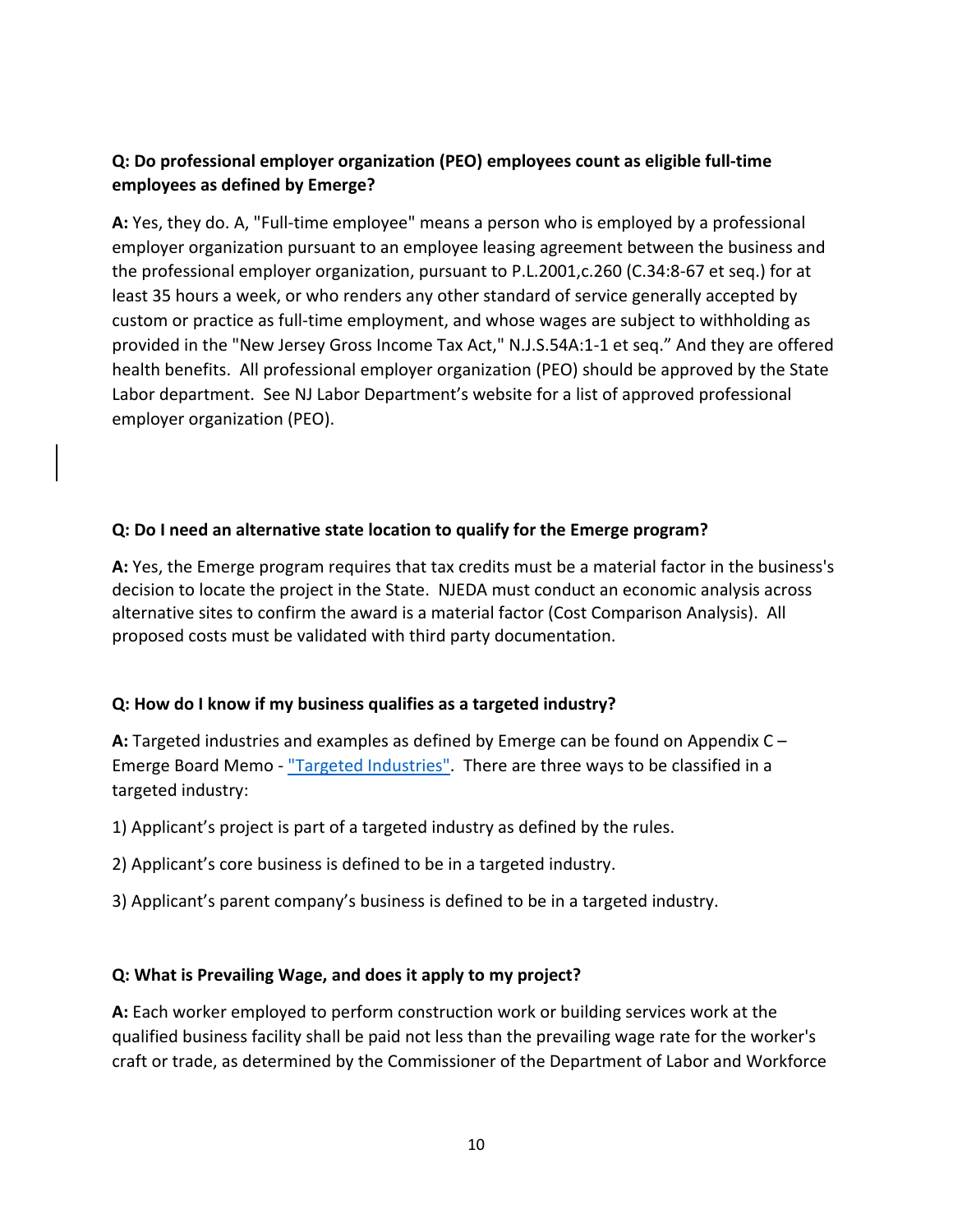Development pursuant to P.L. 1963, c. 150 (N.J.S.A 34:11-56.25 et seq.) and P.L. 2005, c. 379 (N.J.S.A. 34:11-56.58 et seq.).

The payment of prevailing wage in this paragraph shall not apply if:

(1). The work performed under the contract is performed at a qualified business facility owned by a landlord that is not a business receiving authority assistance;

(2). The landlord is a party to the construction contract, building services contract, or both; and

(3). The qualified business facility constitutes a lease of less than 35 percent of the entire facility at the time of contract and under any agreement to subsequently lease the qualified business facility.

In accordance with section 1 of P.L. 1979, c. 303 (N.J.S.A. 34:1B-5.1), the payment of prevailing wage is not required for construction commencing more than two years after the Authority has issued the first certificate of compliance pursuant to paragraph (2) of subsection a. of section 77 of P.L. 2020, c. 156 and N.J.A.C. 19:31-22.10(d).

The payment of prevailing wages for building services work shall apply for the duration of the commitment period.

### **Q: What are eligible capital investment relative to the Emerge Program?**

**A:** Expenses that a business or an affiliate of the business incurs or is incurred on behalf of the business or affiliate by its landlord, which may be demonstrated through an executed letter of intent or lease, following its submission of an application to the NJEDA but prior to the project completion date as defined in the agreement for such things including but not limited to : a. site preparation and construction, repair, renovation, improvement, equipping, or furnishing on real property or of a building, structure, facility, or improvement to real property; b. obtaining and installing furnishings and machinery, apparatus, or equipment, including but not limited to material goods subject to bonus depreciation under sections 168 and 179 of the federal Internal Revenue Code (26 U.S.C. sections 168 and 179), for the operation of a business on real property or in a building, structure, facility, or improvement to real property; or any combination of the foregoing.

### <span id="page-10-0"></span>**Q: What is a small business?**

**A:** Emerge defines a small business as a business that is engaged primarily in a "targeted industry" and has less than 100 total full time equivalent (FTE) employees at application.

## **Q: How would I calculate my minimum capital investment, if my building includes both industrial and office space?**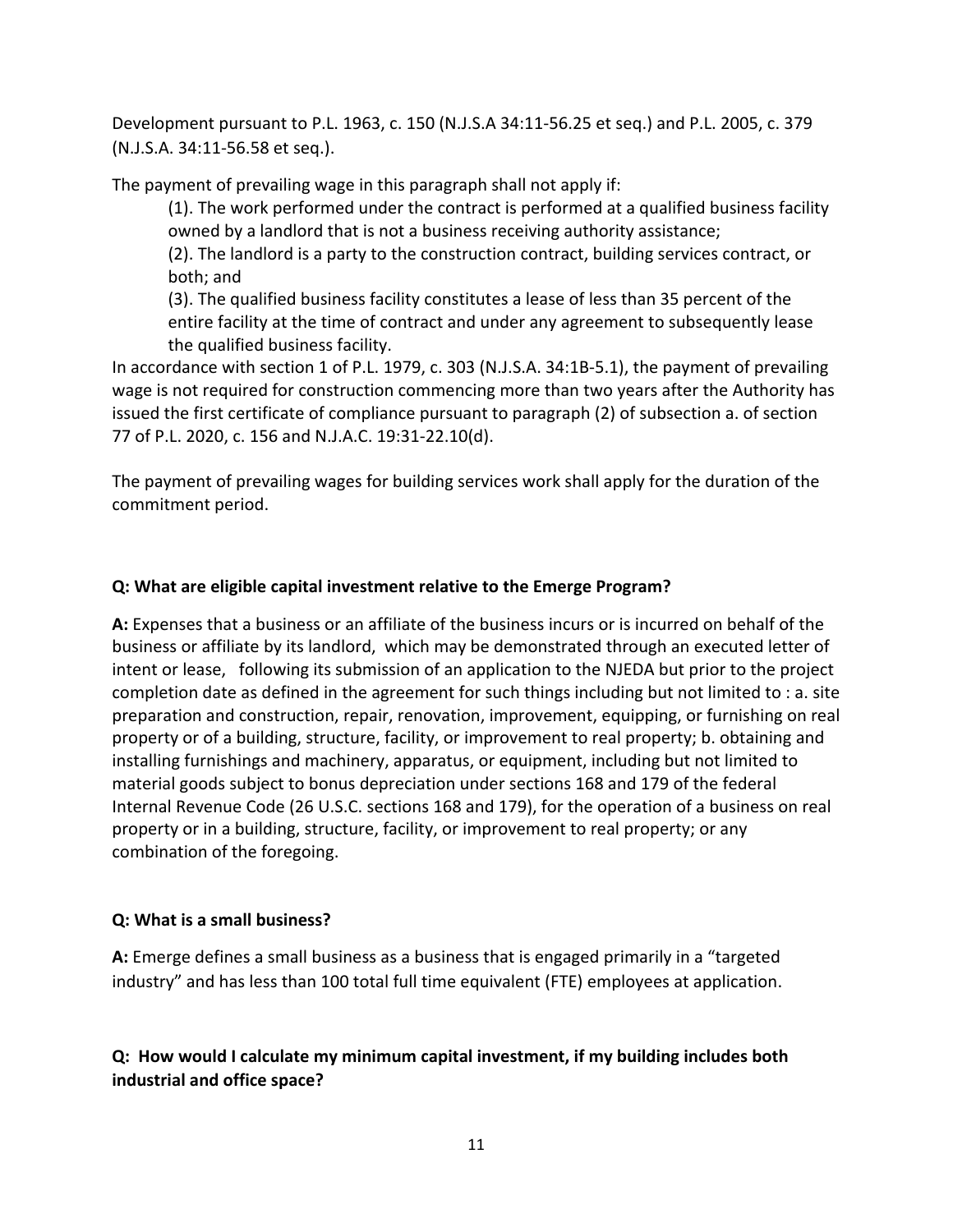**A:** If your qualified business facility includes industrial, R&D and office space, we will ask for a floor plan with the estimated square foot for each space to determine the aggregated minimum Capital Investment. If there are multiple buildings in different municipalities, then each building would have to meet the minimum investment for each portion. Our Emerge calculator tool, [found here,](https://www.njeda.com/emerge/award-size-calculator/) could assist with providing an estimate of minimum capital investment.

### **Q: Can I count the purchase price of a building as eligible capital investment?**

**A:** No, the building acquisition is not allowed as an eligible capital investment.

### **Q: Is there an alternative if a company cannot meet the capital investment requirement?**

**A:** Yes, a company could provide funds to make up the capital investment requirement into the Recovery Infrastructure Fund, which would benefit local communities.

### **Q: What are the minimum number of new jobs to be eligible for the program?**

**A:** For a small business that is defined as a business under 100 FTE and in a targeted industry, the business must grow its workforce by 25% by the end of the eligibility period according to the growth plan provided at the time of application and board approval.

- For a business engaged primarily in a targeted industry which does not qualify as a small business, they must create 25 new full-time jobs by the time of certification.
- For any other business, a business must create a minimum of 35 new full-time jobs by the time of certification.
- For a business eligible for new full-time jobs, the business shall also be eligible for retained full-time jobs in addition to the new full-time jobs if the business will retain 150 retained full-time jobs when locating in a government-restricted municipality, 250 retained full-time jobs when locating in a qualified incentive tract or enhanced area municipality, or 500 retained full-time jobs when locating anywhere else in the State. These eligible incented areas could be found using our Emerge mapping tool found [here.](https://njeda.maps.arcgis.com/apps/webappviewer/index.html?id=8fed69ed4a664ec6b76f2a6ab633444c)

### **Q: Do Independent contractors and consultants count as full-time employees?**

**A:** "Full-time employee" shall not include any person who works as an independent contractor or on a consulting basis for the business or a contract worker whose income is subject to withholding, as provided in the New Jersey Gross Income Tax Act, N.J.S.A. 54A:1-1 et seq.,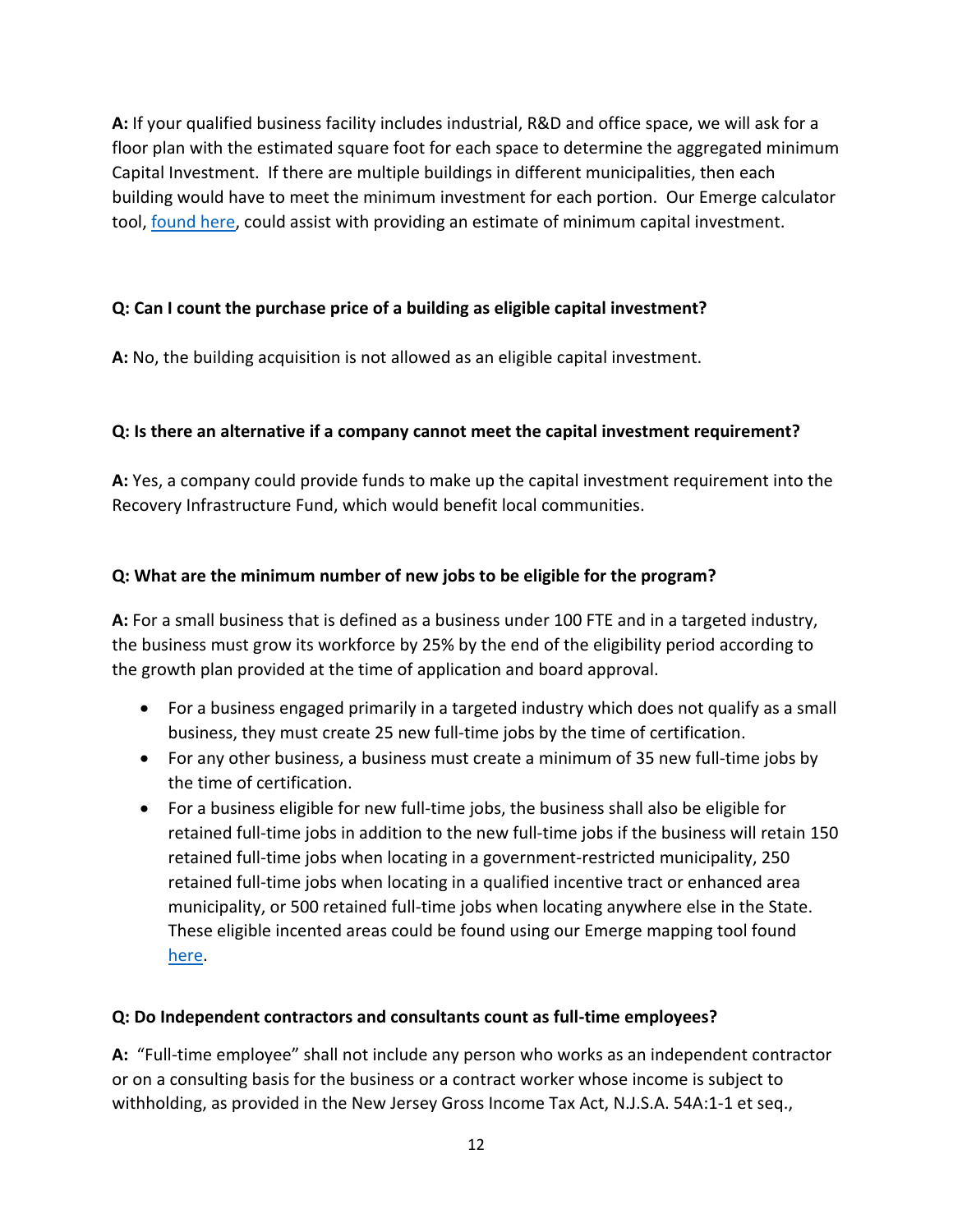except that any person working as an independent contractor or contract worker whose income is subject to withholding, as provided in the New Jersey Gross Income Tax Act, N.J.S.A. 54A:1-1 et seq., for the business shall be deemed a full-time employee if the business demonstrates to the Authority that:

The person working as an independent contractor or contract worker for the business works at least 35 hours per week or renders any other standard service generally accepted by custom or practice as full-time employment;

The person is provided, at the date of initial engagement, as evidenced by documentation acceptable to the Authority, employee health benefits under a health benefits plan authorized pursuant to State or Federal law;

The business provides documentation to the Authority to permit the Authority to verify the compensation paid to, the withholdings of, and the time worked by, the person working as an independent contractor or contract worker; and

The business shall provide to the Authority an annual report that identifies the number of persons working as independent contractors or contract workers for the business and their contractual or partnering relationship with the business.

## **Q: If I am an existing NJ Business considering leaving the state, can I count my existing employees as retained?**

**A:** For projects located in a Government-restricted municipality, enhanced area or a qualified incentive tract the business must have at least 500 retained jobs for those jobs to be eligible for the incentive, For projects in all other areas, the business must have at least 1000 retained jobs, for those jobs to be considered eligible.

These eligible incented areas could be found using our Emerge mapping tool found [here.](https://njeda.maps.arcgis.com/apps/webappviewer/index.html?id=8fed69ed4a664ec6b76f2a6ab633444c)

### **Q: Which municipalities are the Government-restricted municipality?**

**A:** Government-restricted municipalities are Atlantic City, Paterson, and Trenton. To see if your project is in an eligible incentive location, visit the Emerge mapping tool at njeda.com/emerge

#### **Q: What are eligible soft costs as it relates to minimum capital investment requirements?**

**A:** All costs associated with financing, design, engineering, legal, or real estate commissions, provided they do not exceed 20 percent of total capital investment, including but not limited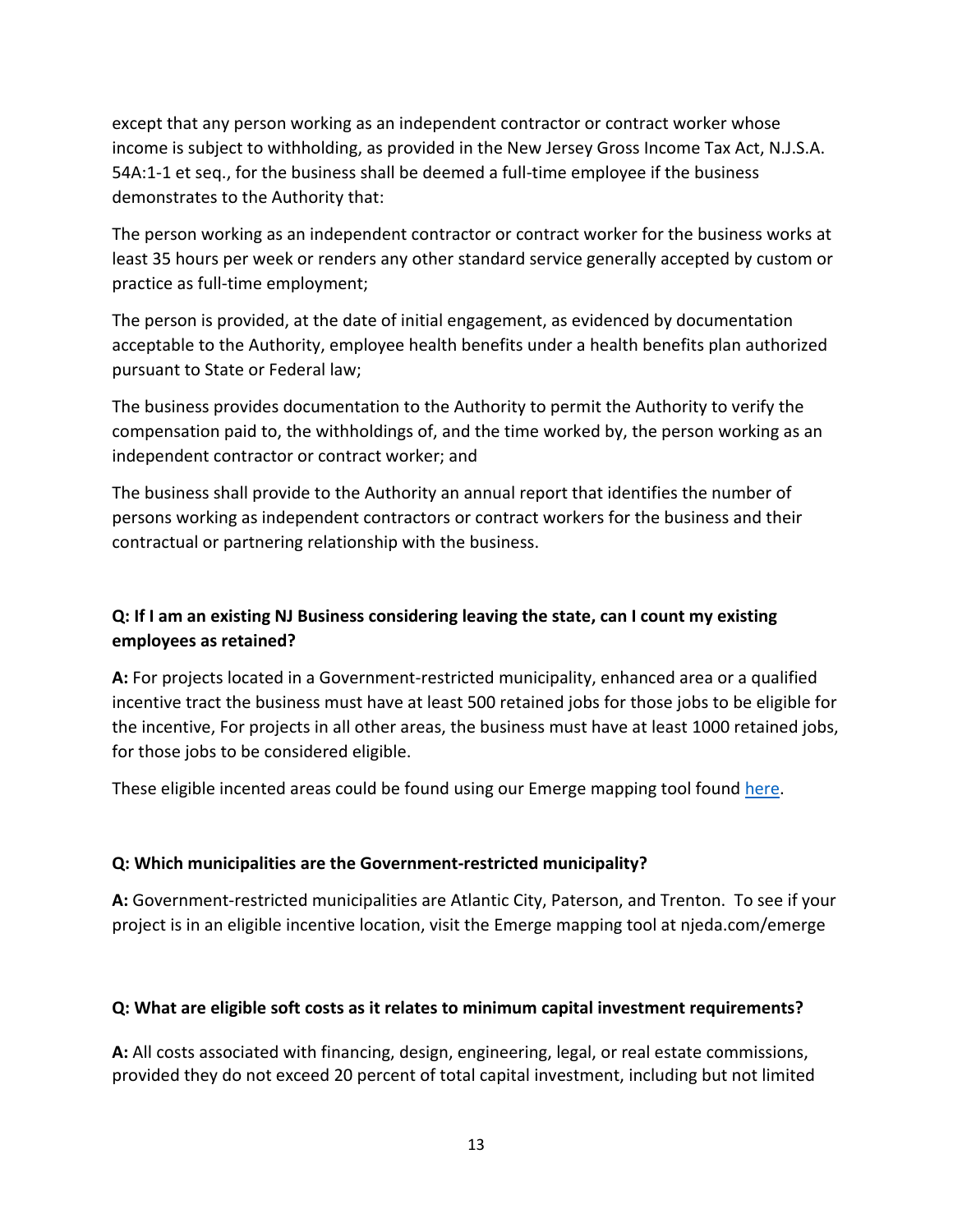to, architect fees, permit fees, loan origination and closing costs, construction management, installation costs, freight and shipping delivery, and permanent signage.

## **Q: What are ineligible soft costs as it relates to minimum capital investment requirements? What about direct staff/employee costs?**

**A:** Examples of ineligible soft costs are early lease termination costs, air fare, mileage, tolls, gas, meals, packing material, marketing, temporary signage, consultant fees, Authority fees, loan interest payments, escrows, or other similar costs. Salary and payroll expenses would not be counted as soft costs.

## **Q: Does a retention project need to take place in an Incentive Area to be eligible for the NJ Emerge?**

**A:** Projects based on job retention must show that the minimum number of retained jobs is 500 in certain more highly distressed areas of the State and 1,000 in all other eligible incentive areas.

## **Q: A portion of my project consists of a point-of-sale retail facility. Is that portion eligible for Emerge tax credits?**

**A:** No. A project that consists solely of final point-of-sale or point-of-service retail facilities shall **not** be eligible for a grant of tax credits. If a project consists of both final point-of-sale retail facilities and non-retail facilities, only the portion of the project consisting of non-retail facilities shall be eligible for a grant of tax credits. If a warehouse facility is part of a final point-of-sale retail facility and supplies only that facility, the warehouse facility shall not be eligible for a grant of tax credits.

## **Q: Can my award amount reflect multiple eligible bonuses?**

**A:** Yes, multiple bonuses can be applied to your total award, but only up to the max award per job, per year for the respective location / project type.

# **Q: Is a business who has previously entered into an NJ Incentive agreement eligible to apply for NJ Emerge?**

**A:** The Authority shall not enter into an incentive agreement with a business that has previously received incentives administered by the Authority unless the capital investment incurred and new or retained full-time jobs pledged by the business in the new incentive agreement are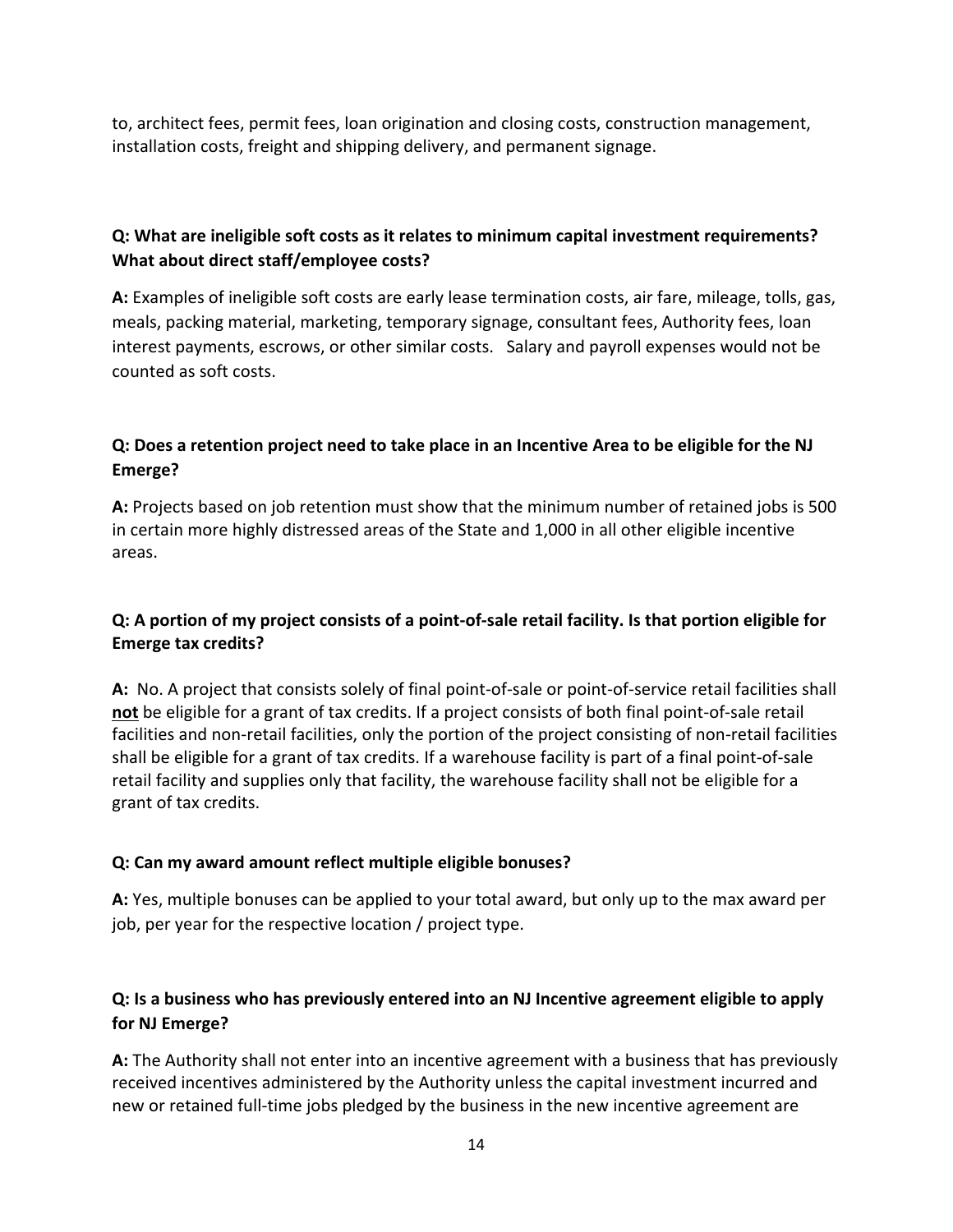separate and apart from any capital investment or jobs underlying the previous award of incentives. That business must also be in god standing with their current incentive award.

## **Q: I am having trouble obtaining a tax clearance through the PBS (Premier Business Services) portal. Who should I contact for assistance?**

**A:** Any entity that encounters issues acquiring Tax Clearance Certificates should contact the Division of Taxation by emailing BusinessAssistanceTC.Taxation@treas.nj.gov or by calling the Business Assistance Clearance Unit at 609.292.9292..

## **Q: Could a business lose their Emerge Tax Credit if they do not meet their minimum job requirement?**

**A:** If, in any tax period, the number of full-time employees employed by the eligible business subject to the project agreement, or the salaries thereof, drops below 80 percent of the number of new and retained full-time jobs, and the salaries thereof, specified in the project agreement or the project phase agreement, then the eligible business shall forfeit its tax credit amount for that tax period and each subsequent tax period, until the first tax period for which documentation demonstrating the restoration of the number of full-time employees employed by the eligible business subject to the project agreement to 80 percent of the number of jobs specified in the project agreement or project phase agreement or the restoration of 80 percent of the salaries specified in the project agreement is reviewed and approved by the authority.

### **SECTION 3 – COMMUNITY BENEFITS AGREEMENT**

### **Q: What is a Community Benefits Agreement?**

**A:** The agreement between, the eligible business, the municipality or county and the authority pursuant to N.J.A.C. 19:31-22.9(c) for projects with total project costs of \$10M or more. The agreement may include requirements for training, employment, youth development, and free services to underserved communities in and around the community in which the qualified business facility is located.

# **Q: Could the municipality request the Chief Executive of the applicable County to lead the community benefits agreement work?**

**A:** The Chief Executive of the municipality could request the Chief Executive of the County, in which the qualified business facility is located in, to enter into the community benefits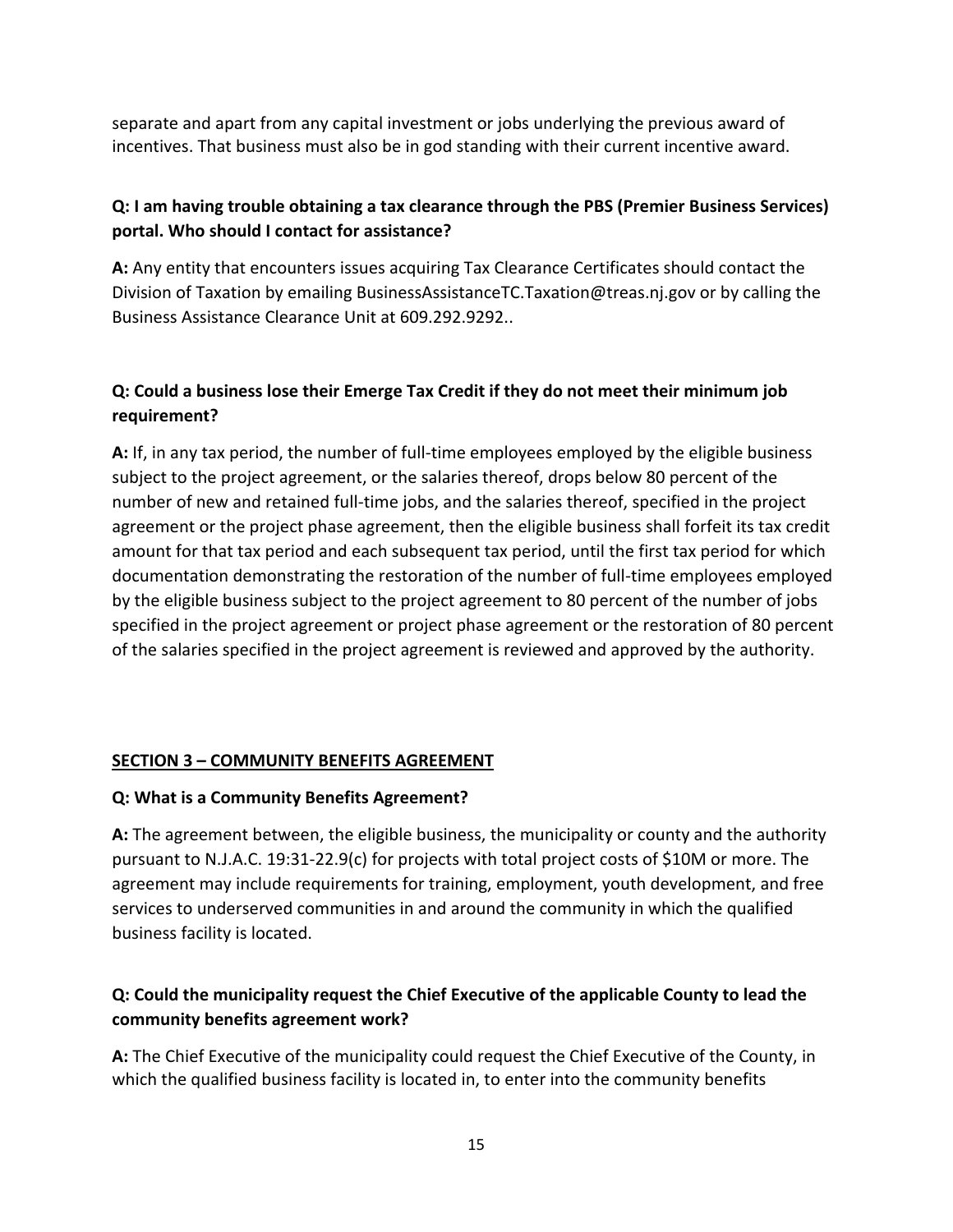agreement with the Authority and the business instead of the municipality entering into the agreement.

## **Q: Is there a minimum or maximum investment in relation to the community benefits agreement and does the NJEDA have to approve?**

**A:** There is no set minimum or maximum. The Municipality / County will set up at least one community engagement session and will negotiate the agreement directly with the business. The NJEDA will not be a part of the negotiations, but the Authority will review the agreement for compliance with the applicable rules prior to executing the agreement. The agreement shall list all the contributions by the business including the monetary equivalent for any nonmonetary contributions.

# **Q: I understand the Municipality/County need to set up to present the Community Benefits Agreement - How many community engagement sessions are required and what is my role as an applicant business to make sure this happens?**

**A:** The governing body of the municipality or county must hold at least one public hearing subject to the Open Public Meetings Act, to get feedback from the local residents, community groups and other stakeholders on the needs of the community that the agreement should address. The chief executive's department or office, shall provide a record, including hearing minutes, satisfactory to the Authority, which shall be an exhibit to the community benefits agreement.

## **Q: Who can appoint members to the Community Advisory Committee?**

**A:** The chief executive of the municipality or, if the county is executing the agreement, the chief executive of the county shall appoint the members of the community advisory committee.

## **Q: How many members of the Community Advisory Committee are required to monitor the Community Benefit Agreement's implementation?**

**A:** The Community Advisory Committee is required to have at least three members to monitor the agreement's implementation. Minimum of one representative for projects that are new construction or substantial rehabilitation should be from the following:

- One from the local business community
- One from the community group
- One local resident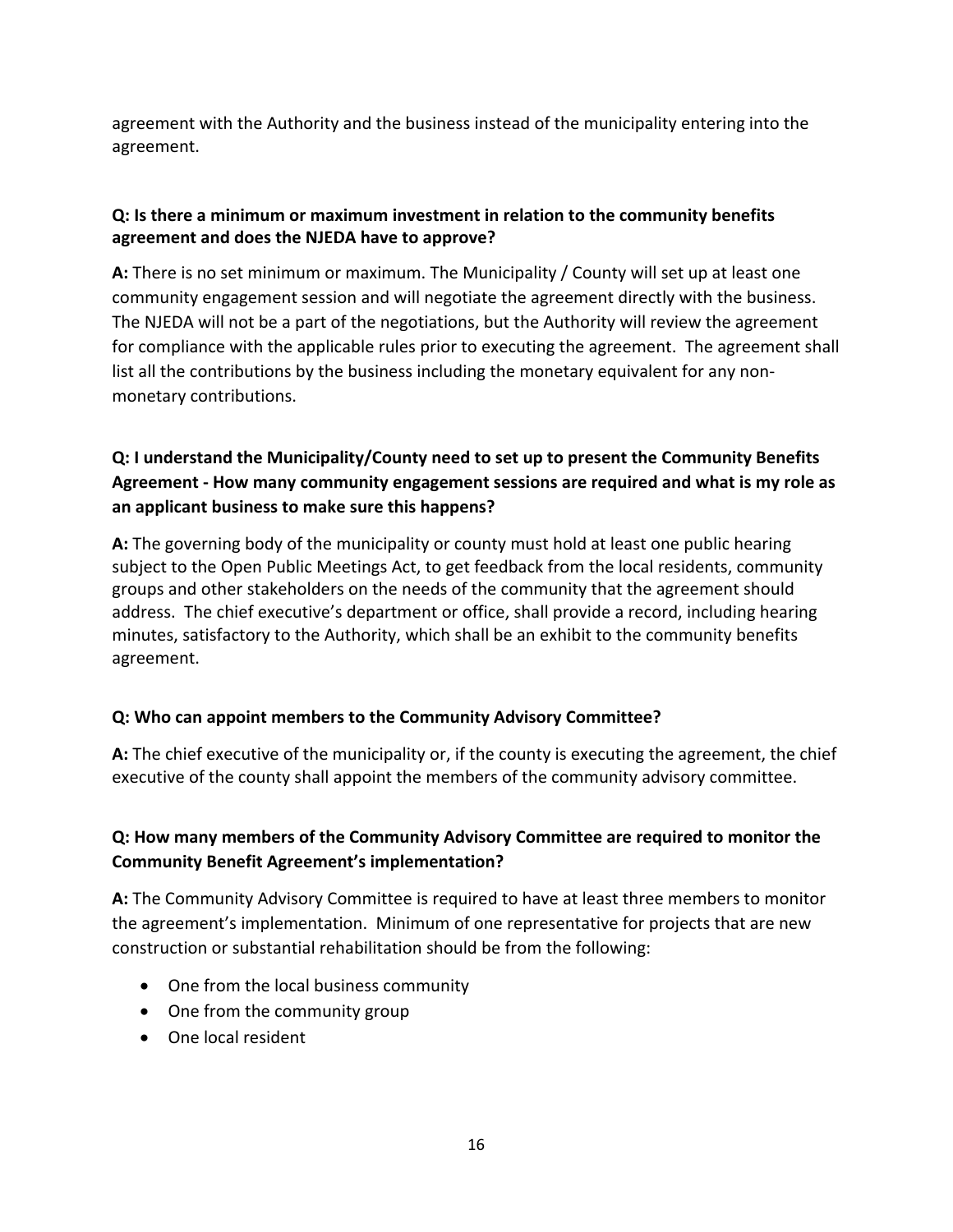For projects that are not new construction or substantial rehabilitation, the community advisory committee shall be determined by the chief executive of the municipality, or if the county is executing the agreement, the chief executive of the county.

### **Q: How often does the Community Advisory Committee need to report on the Company's progress of the agreement to NJEDA?**

**A:** The Community Advisory Committee will report out on the progress to NJEDA once a year on the implementation of the agreement, the monitoring successes and ensure compliance.

### **Q: What are the steps if a company is not in compliance with the agreement?**

**A:** NJEDA will either serve as a mediator or identify a mediator to find a resolution. The company, the community advisory committee along with the municipality or county will enter into a non-binding mediation to seek resolutions or mutually agreeable amendments to the community benefits agreement within 60 days of the notice from the Authority of the person who will serve as a mediator. If they can't get to a resolution, then the next steps will be assigning a hearing officer who will review the written record and possibly hold an in-person hearing. The hearing officer shall issue a written report to the Authority's Chief Executive Officer containing his or her finding(s) and recommendation(s). The company, municipality, or county, and the community advisory committee shall receive a copy of the written report of the hearing officer and shall have the opportunity to file written comments and exceptions to the hearing officer's report. Based on that review, the Chief Executive Officer shall make a determination of compliance or non-compliance. The process described here and in the rules at N.J.A.C. 19:31-22.9(c) is not a contested case subject to the requirements of the Administrative Procedure Act, N.J.S.A. 52:14B-1 et seq., and 52:14F-1 et seq., and the Uniform Administrative Procedure Rules, N.J.A.C. 1:1.

## **Q: Could a business lose their Emerge Tax Credit if they are out of compliance with the Community Benefits Agreement?**

**A:** If a business does not comply, then the amount of tax credits for the business during the relevant tax period could be reduced or forfeited for each year they are out of compliance with the Community Benefits Agreement.

## **Q: If a business has a redevelopment agreement with the municipality, could they submit that instead of the Community Benefits Agreement?**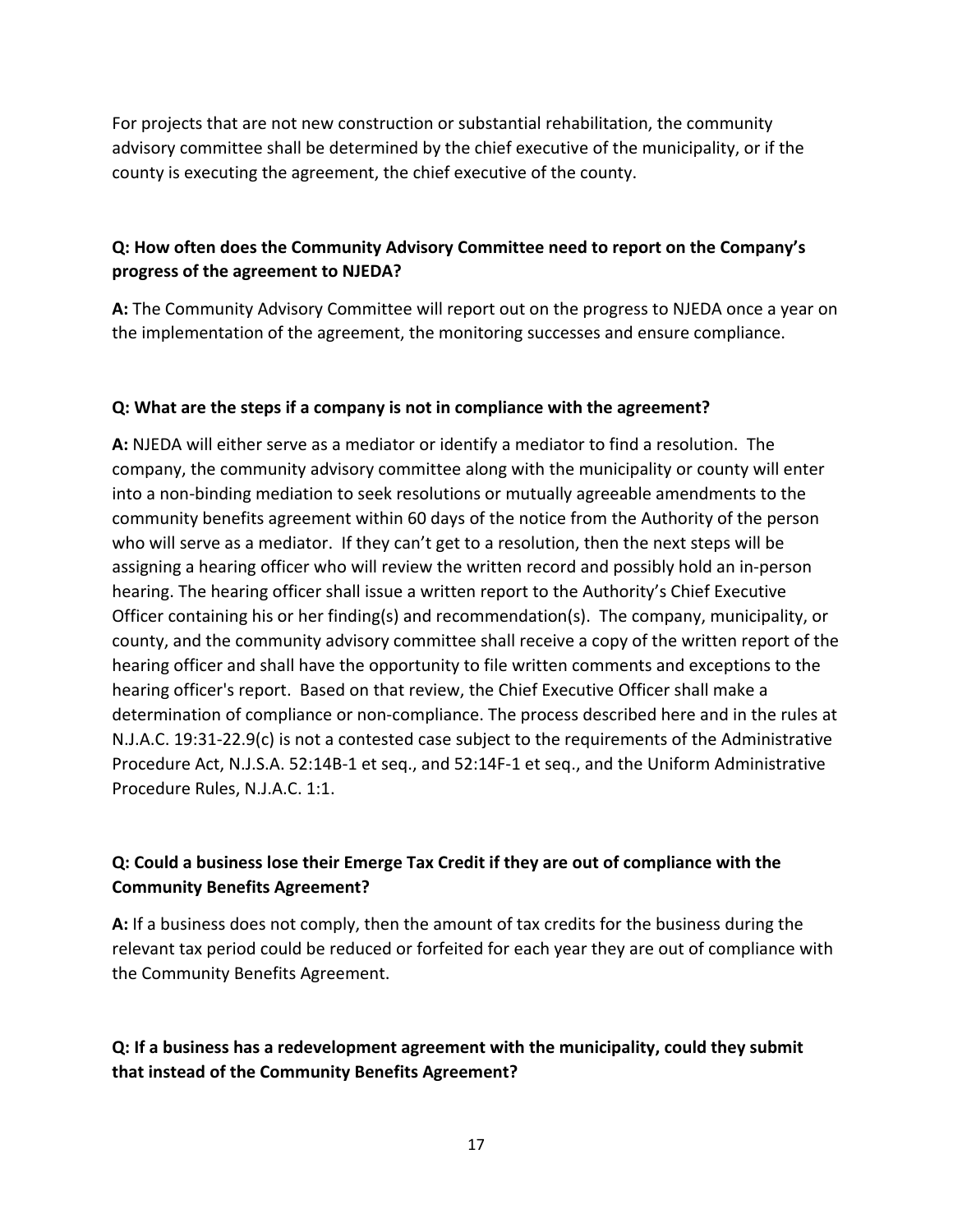**A:** The Business could submit a copy of their eligible business redevelopment agreement or the Authority's approval letter that is certified by the chief executive of the municipality instead of entering into a Community Benefits Agreement.

### **Q: When does a business need to submit a Community Benefits Agreement?**

**A:** The eligible business and the municipality or county shall have 6 months, with two threemonth extensions, after board approval of the business's application, to enter into a community benefits agreement.

Q: What is the process to request an extension on the Community Benefits Agreement?

A: The Business must submit the extension request on company letterhead (not from the consultant) and cite the reasons for the delay.

## **Section 4 – Calculation of Award:**

### **Q: How could I calculate or run scenarios for an Emerge Tax Credit Award?**

**A:** The Authority has created an Emerge Calculator [\(https://www.njeda.com/emerge/award](https://www.njeda.com/emerge/award-size-calculator/)[size-calculator/\)](https://www.njeda.com/emerge/award-size-calculator/) as a tool to help entities in calculating a possible Emerge Tax Credit award. The calculator provides estimates of potential Emerge tax credit awards based on inputs entered in by the user. Users can adjust their inputs to understand how different project characteristics impact potential award sizes.

This calculator is not a guarantee of a tax credit award. It does not confirm that a project meets the program eligibility and bonus criteria requirements. It also does not take into account assessments of the cost gap between the New Jersey Project and an alternative site and the NJEDA's inducement policy.

Estimates from this calculator are not formal offers or approvals of an Emerge tax credit. All awards must be approved the NJEDA Board, and all applications for tax credits are subject to verification of assumptions on job creation, retention, capital investment, and the applicant's ability to meet applicable bonus criteria.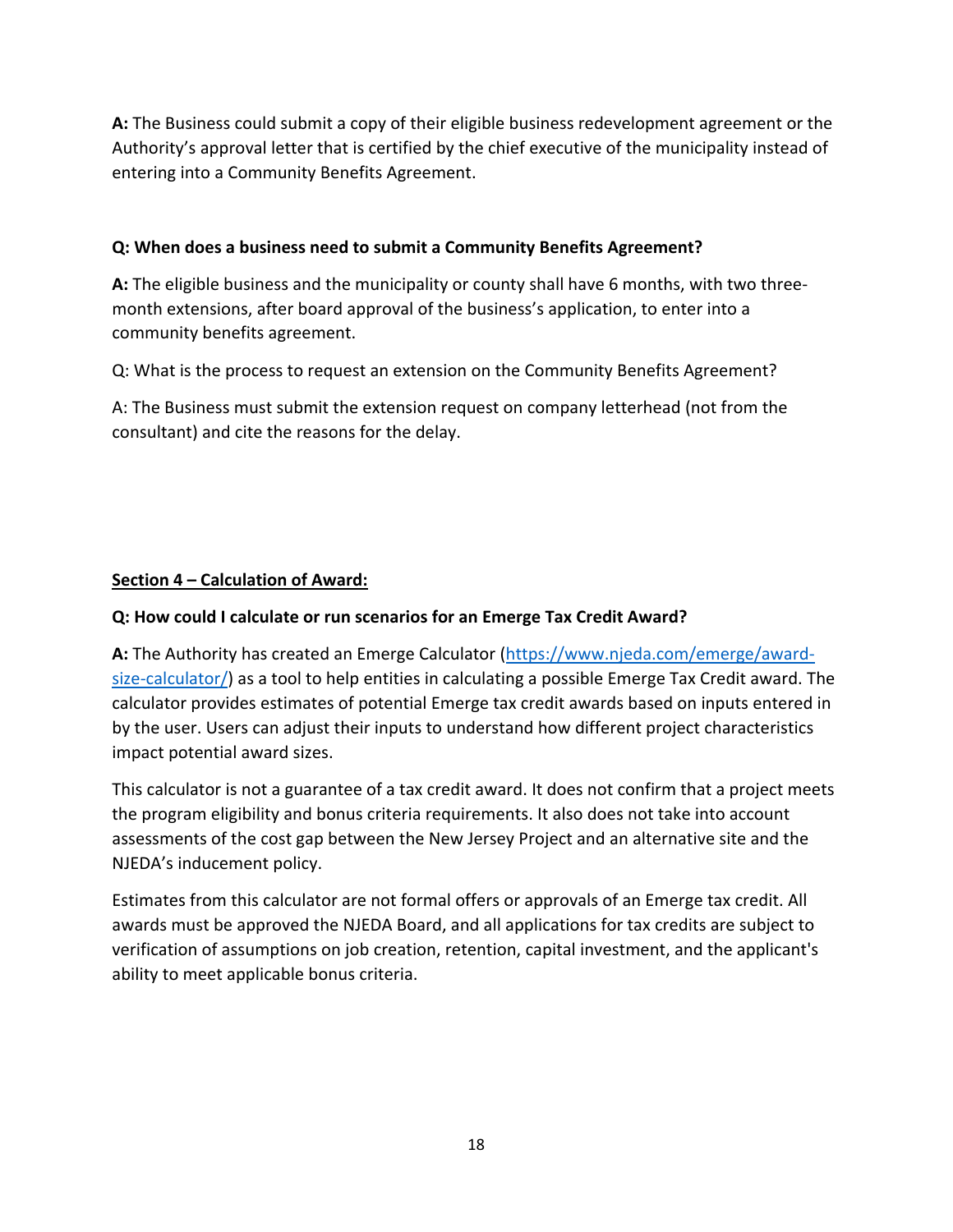#### **Section 5 – FEES:**

#### **Q: Are there any fees associated with applying for the Emerge Tax Credit?**

**A:** The pre-application which is the first step in the application process does not have any fees. The pre-applications assist the Emerge team to assess the project for eligibility and to help understand the proposed project. Once the Emerge team finishes the review of the preapplication and conducts the pre-application meeting, a full application link will be sent to the applicant. The non-refundable application fee will be due at the time of full application submission based on the project job numbers. The full set of non-refundable fees are listed below:

| <b>Project Fee Inputs</b>                                         | <b>Small projects</b> | <b>Medium</b><br>projects | Large projects | <b>Mega projects</b> |
|-------------------------------------------------------------------|-----------------------|---------------------------|----------------|----------------------|
|                                                                   | $(1-99$ Jobs)         | $(100-249$ Jobs)          | $(250+Jobs)$   |                      |
| <b>Applications Fees</b>                                          | \$5,000               | \$10,000                  | \$15,000       | \$25,000             |
| Approval Fee                                                      | \$10,000              | \$75,000                  | \$165,000      | \$250,000            |
| <b>Tax Credit Certificate</b><br><b>Issuance Fee</b>              | \$10,000              | \$100,000                 | \$200,000      | \$300,000            |
| <b>Annual Servicing Fee</b>                                       | \$5,000               | \$25,000                  | \$60,000       | \$90,000             |
| <b>Tax Credit Transfer</b><br>Certificate (initial<br>request)    | \$5,000               | \$10,000                  | \$15,000       | \$20,000             |
| <b>Tax Credit Transfer</b><br>Certificate<br>(additional request) | \$2,500               | \$5,000                   | \$7,500        | \$10,000             |
| First Six-month<br>Extension                                      | \$5,000               | \$10,000                  | \$15,000       | \$20,000             |
| Subsequent<br>Extension                                           | \$7,500               | \$15,000                  | \$25,000       | \$30,000             |

#### **Administrative Change, Additions, or Modification to the Tax Credit**

| <b>Modification</b>       | <b>Small projects</b> | <b>Medium</b><br>projects | Large projects | Mega projects |
|---------------------------|-----------------------|---------------------------|----------------|---------------|
|                           | $(1-99$ Jobs)         | $(100-249$ Jobs)          | $(250+Jobs)$   |               |
| Minor                     | \$2,500               | \$5,000                   | \$7,500        | \$10,000      |
| Major (Board<br>Approval) | \$7,500               | \$15,000                  | \$25,000       | \$35,000      |

**Existing Incentive Agreement Termination\***